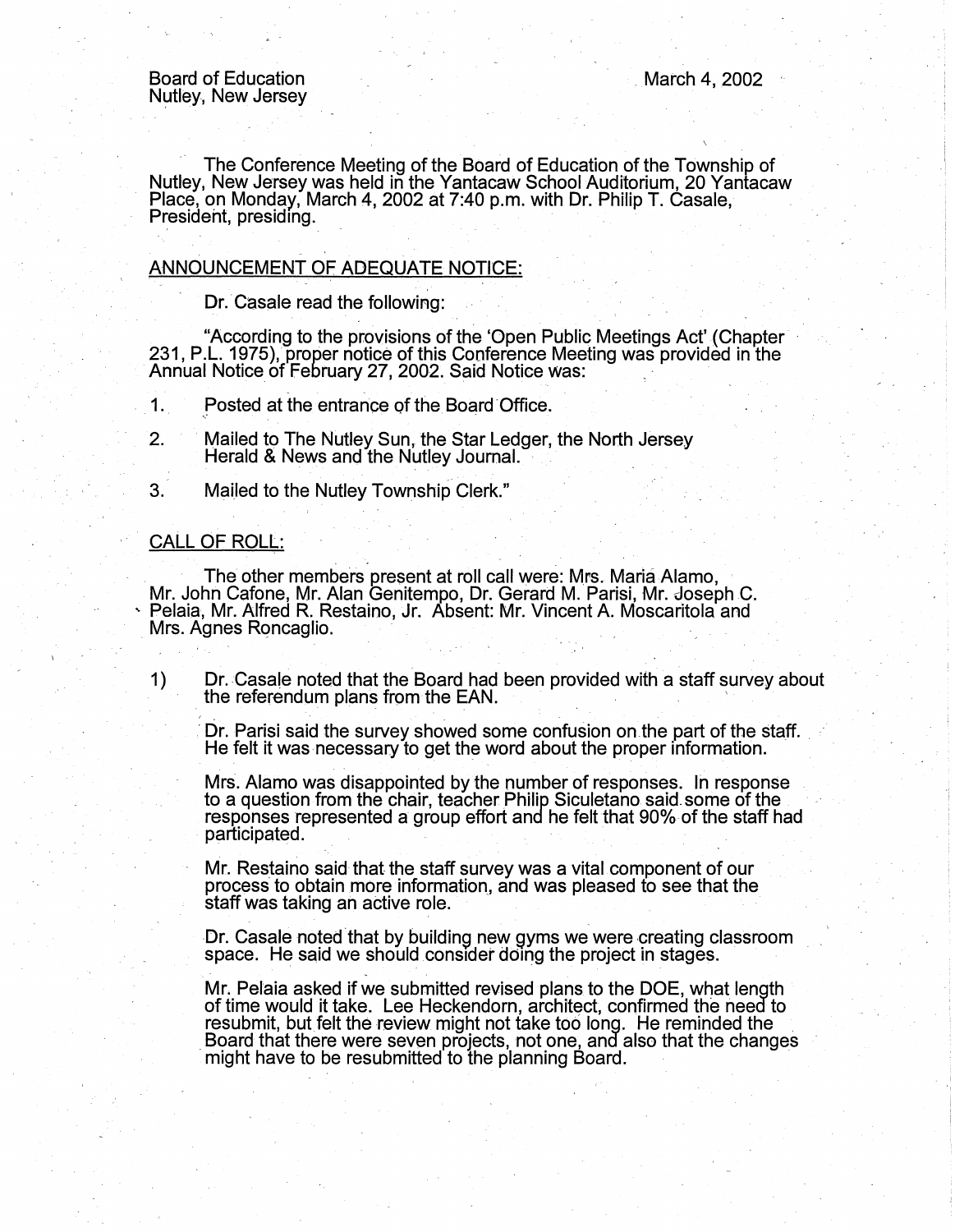Mr. Genitempo suggested we make a formal request to the Township and ask for space.

There was a brief discussion about this matter.

' . - --.

Dr. Casale pointed out the pros and cons regarding the various referendum dates. Mr. Heckendorn notes that as time goes on, more districts will be doing projects and this will drive up the costs.

Dr. Casale repeated his desire to have the Board prepared to take action.

Mr. Restaino said that it was a plus that we were able to get to the point of the first election. He further said that we should be prepared to consider **alternate plans of a smaller scope.** *alternate plans* of a smaller scope.

Mr. Genitempo said that we are the elected officials and we must do-what is necessary.

Mr. Pelaia-said he agreed with Mr. Genitempo, but doesn'twant to do this in a three week period.

There was discussion about the validity of a statement concerning speech classes being held in a stairwell. .

Mr. Pelaia said he wanted a report on this situation.

Mr. Sincaglia noted the time frame for the school budget and what would be occurring in the next two weeks. There will be a Conference Meeting and a Special Meeting the week of March 11.

#### RESOLUTION TO CLOSE MEETING TO THE PUBLIC:

. Dr. Casale asked Mr. Sincaglia to read the following resolution:

WHEREAS, the Board of Education will be discussing matters exempt from public discussion pursuant to N.J.S.A.  $10:4-12$ ,

NOW, THEREFORE, BE IT RESOLVED, That the Board . of Education adjourn to closed executive session at this time to discuss personnel matters, and

BE IT FURTHER RESOLVED, That the results of the dis-<br>cussions will be made public by inclusion on the agenda of a subsequent meeting of the Board of Education or when the reasons for discussing such matters in closed session no longer exist.

The resolution was moved by Mr. Restaino, seconded by Mr. Pelaia and unanimously approved by the Board.

 $. -4$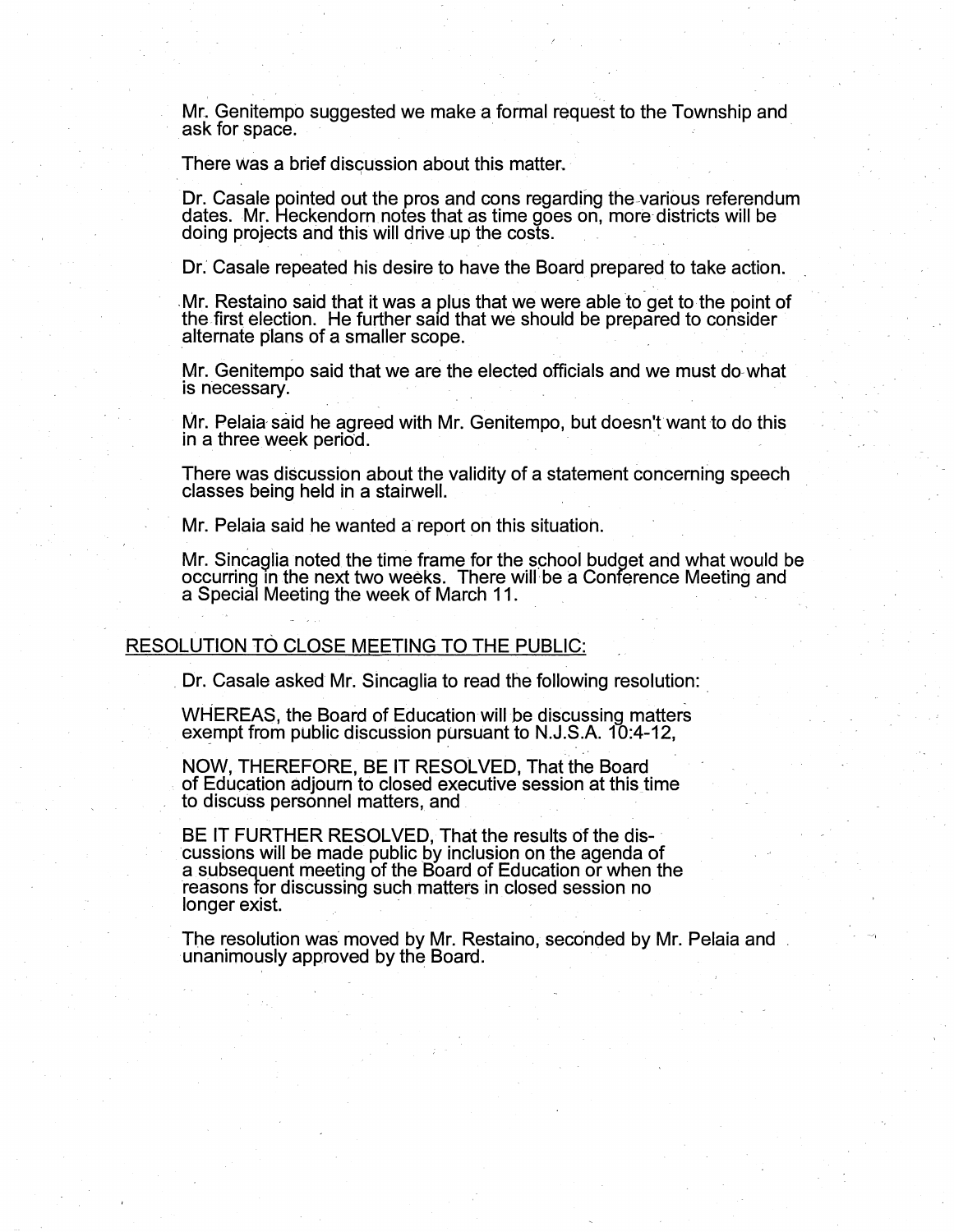Mr. Genitempo suggested we make a formal request to the Township and ask for space.

There was a brief discussion about this matter.

Dr. Casale pointed out the pros and cons regarding the various referendum dates. Mr. Heckendorn notes that as time goes on, more districts will be doing projects and this will drive up the costs.

Dr. Casale repeated his desire to have the Board prepared to take action.

Mr. Restaino said that it was a plus that we were able to get to the point of the first election. He further said that we should be prepared to consider alternate plans of a smaller scope.

Mr. Gehitempo said that we are the elected officials and we must do what is necessary.

Mr. Pelaia said he agreed with Mr. Genitempo, but doesn't want to do this in a three week period.

There was discussion about the validity of a statement concerning speech classes being held in a stairwell.

Mr. Pelaia said he wanted a report on this situation.

Mr. Sincaglia noted the time frame for the school budget and what would be occurring m the next two weeks. There will be a Conference Meeting and a Special Meeting the week of March 11.

### RESOLUTION TO CLOSE MEETING TO THE PUBLIC:

Or. Casale asked Mr. Sincaglia to read the following resolution: .

WHEREAS, the Board of Education will be discussing matters exempt from public discussion pursuant to  $N.J.S.A.$   $10:4-12$ ,

NOW, THEREFORE, BE IT RESOLVED, That the Board of Education adjourn to closed executive session at this time to discuss personnel matters, and

BE IT FURTHER RESOLVED, That the results of the discussions will be made public by inclusion on the agenda of a subsequent meeting of the Board of Education or when the reasons for discussing such matters in closed session no longer exist.

The resolution was moved by Mr. Restaino, seconded by Mr. Pelaia and unanimously approved by the Board.